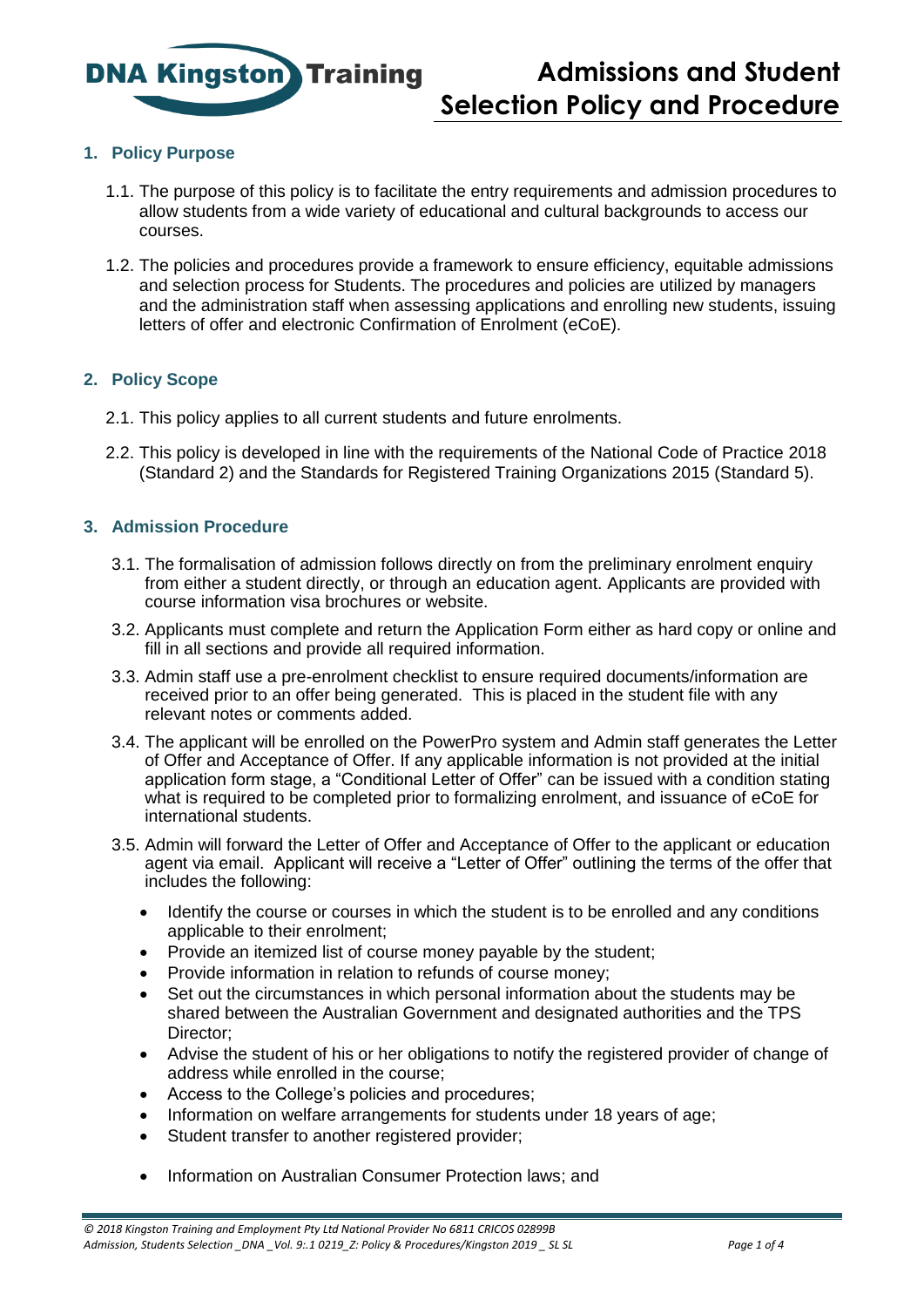**Admissions and Student Selection Policy and Procedure**

- An "Acceptance of Offer" that must be signed by the student or parent/guardian (if applicant is under 18 years of age) to accept the terms of the offer.
- 3.6 The "Acceptance of Offer" must be signed and returned with the initial payment as outlined in the letter of offer in order to confirm a place in a course.

#### **4. Students who do not meet the initial entry requirements**

**DNA Kingston** Training

- 4.1. Those students who do not meet the entry requirements because of age, or prior experience may be accepted at the discretion of the Director of DNA Kingston Training.
- 4.2. Those who do not meet the English requirement can be provided with additional English external programs to enhance English prior to commencement or demonstrate English ability with an internal assessment of written and verbal activities at the college.

#### **5. Student enrolled in anther course prior to commencing**

5.1. If a student is enrolled in another course before coming to DNA Kingston Training and their enrolment at DNA Kingston training is subject to them achieving the other course, this must be noted as a condition on the offer letter and eCOE (international students). Staff must check whether the student has completed the course satisfactorily before commencing studies at DNA Kingston Training. For example, a student may be required to complete an English course before commencing a course at DNA Kingston Training.

#### **6. Applicants with disabilities**

6.1. Applicants with disabilities should indicate on their application their disability status. Such students may be asked to provide further details of their disability in order to assess whether they require any special study requirement. These students will not be discriminated against, though some training programs are unsuitable due to safety with regard to some disabilities. The Director of DNA Kingston Training reserves the right to reject an application on the grounds that it would not be either in the best interest of the college and / or the student to do so. Students with special needs will be provided with additional support services where required.

#### **7. Academic Entry Requirements**

7.1. Each individual course at DNA Kingston Training has academic entry criteria that students must meet to be eligible for enrolment in that course. In general, the minimum academic entry requirement is a satisfactory completion of Year 12 in Australia or equivalent. To check the specific academic entry requirements for the chosen course, the information can be referred from DNA Kingston Training brochures or website. If the students have qualifications from other countries, they can enquire directly with the college.

#### **8. English Pre-requisite**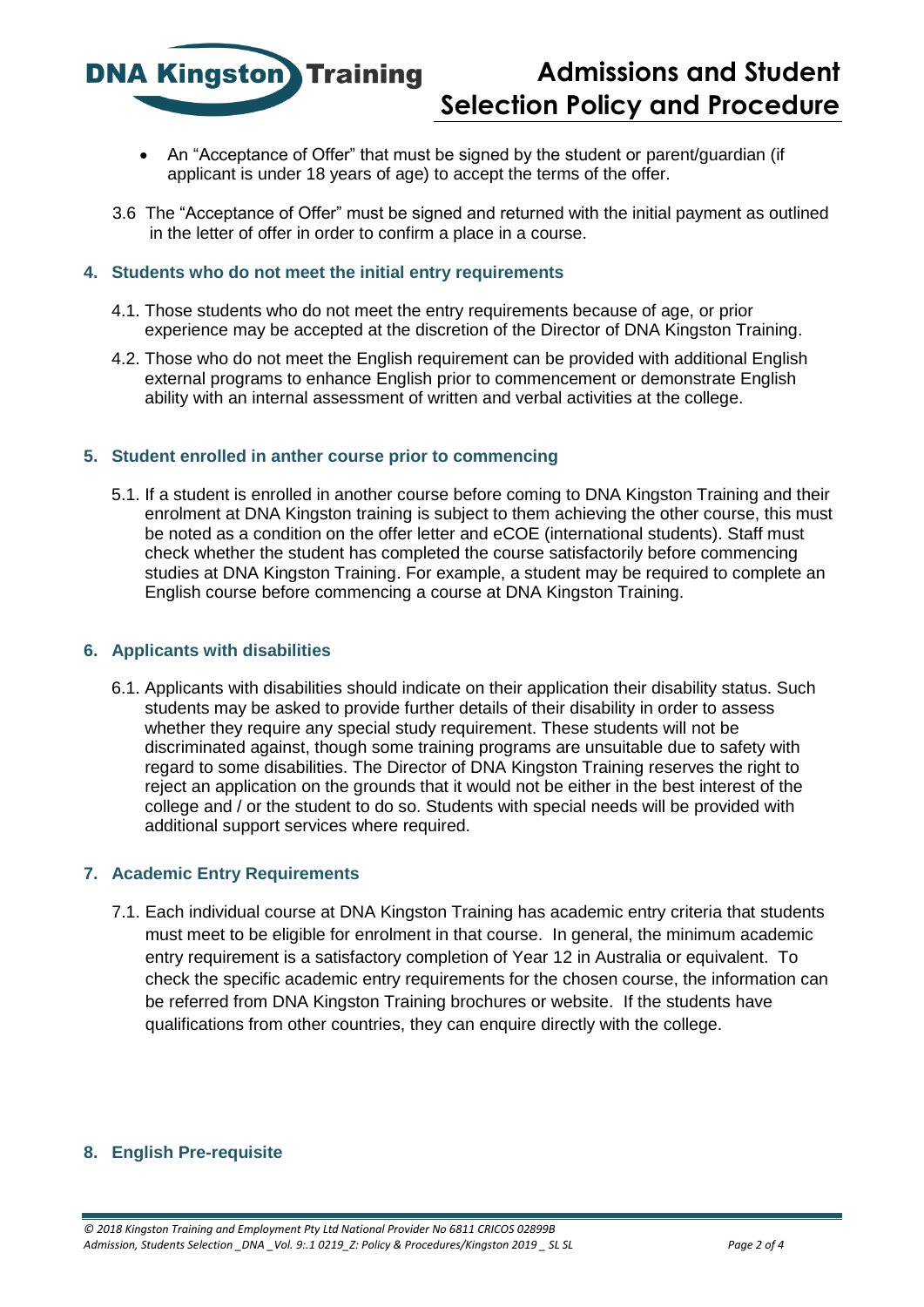**DNA Kingston** Training

# **Admissions and Student Selection Policy and Procedure**

- 8.1. International students must provide evidence of their competency in English. In general, English ability must be at IELTS 5.5 or equivalent. IELTS 5.0 may enter Australia as students, provided they undertake a short course in English language prior to the commencement of their studies at DNA Kingston Training. We can assist with the arrangements for the students. English can be accepted through a number of sources other than IELTS that includes:
	- Through our local English colleges, which are compared to IELTS scores;
	- Completion or substantial completion of a qualification delivered and assessed in English;
	- English assessment via LNN testing tools with our English Trainer;
	- Alternative test scores such as TOEFL IBT, PTE academic, ESOL test scores and alternative test scores can be identified with Department of Homes Affairs (DHA).
- 8.2. For certain countries, DHA may impose different entry requirements which will supersede our academic requirements. Please check with the college for the current position at the time of your application.
- 8.3. English enhancement is also embedded into our training programs. We endeavor to complete programs with students on an average of IELTS 7.0 when they leave our colleges.

## **9. Unique Student Identifier (USI)**

- 9.1. All students studying nationally recognized training in Australia from 1 January 2015, will be required to have a Unique Student Identifier (USI). A USI is a reference number made up of numbers and letters. Creating a USI is free. It creates a secure online record of your nationally recognized training that you can access anytime and anywhere, and it's yours for life.
- 9.2. The USI is linked to the National Vocational Education and Training (VET) Data Collection, and this means an individual's nationally recognized training and qualifications gained anywhere in Australia, from different training organizations, will be kept all together. The USI will:
	- 9.2.1. link a student's VET achievements, regardless of where in Australia they did the course.
	- 9.2.2. let students easily access secure digital transcripts of their achievements (transcripts will be available from April 2016).
	- 9.2.3. give students more control over their VET information.
- 9.3. DNA Kingston Training must have a valid USI from each student before it can issue a qualification or statement of attainment.
- 9.4. For further information or to create your own USI, please view the **Student Information** [Fact Sheet](https://www.usi.gov.au/system/files/documents/usi-factsheet-student-information-for-usi_2.pdf) available from [www.usi.gov.au](http://www.usi.gov.au/)

## **10. Administration**